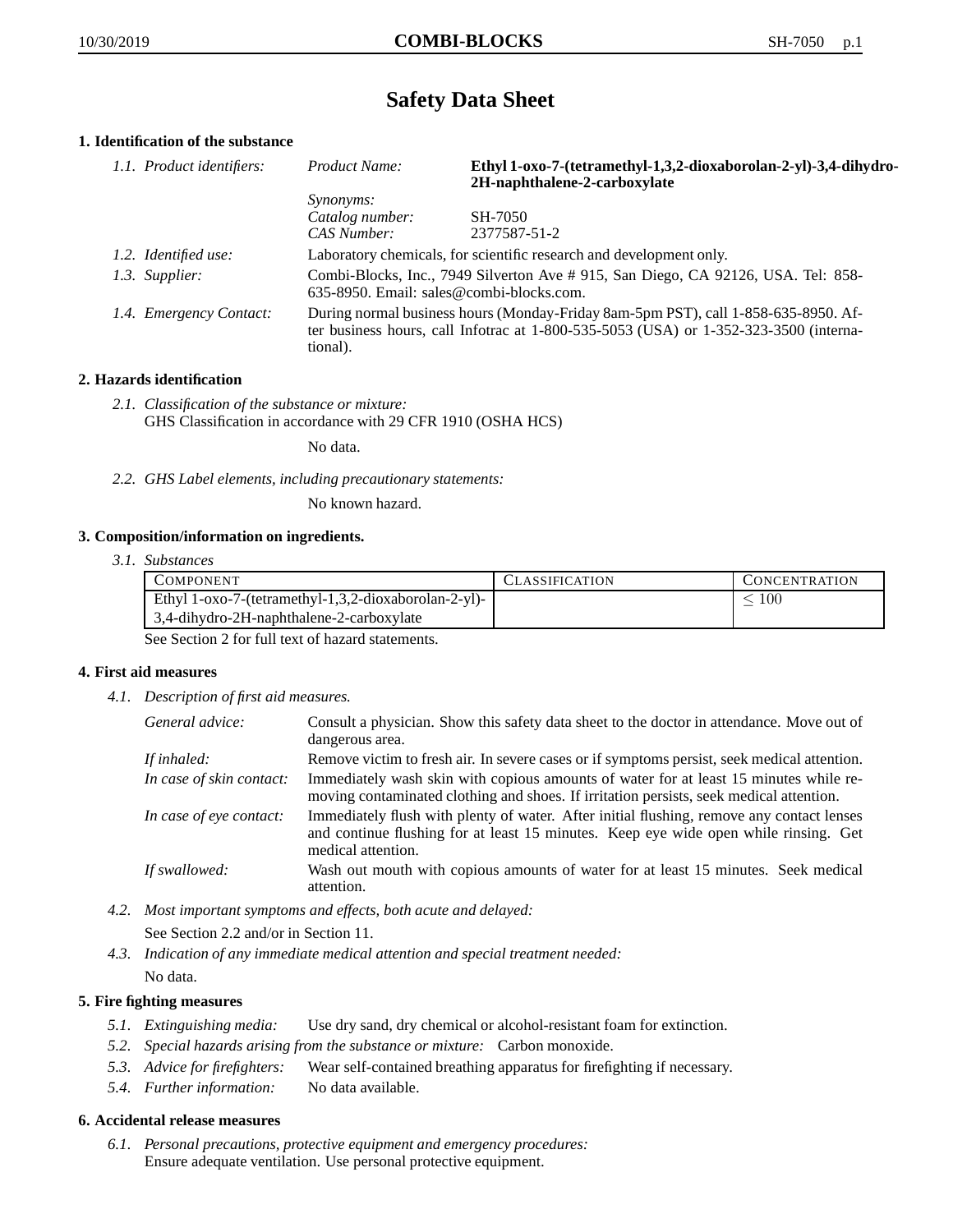- *6.2. Environmental precautions:*
	- Should not be released into the environment. See Section 12 for additional ecological information.
- *6.3. Methods and materials for containment and cleaning up:* Sweep up or vacuum up spillage and collect in suitable container for disposal.
- *6.4. Reference to other sections:* Refer to protective measures listed in Sections 8 and 13.

## **7. Handling and storage**

- *7.1. Precautions for safe handling:* Avoid contact with skin and eyes. Avoid inhalation of vapour or mist. Keep away from sources of ignition - No smoking. Take measures to prevent the build up of electrostatic charge. For precautions see section 2.2.
- *7.2. Conditions for safe storage, including any incompatibilities:* Store refrigerated. Keep container tightly closed in a dry and well-ventilated place. Containers which are opened must be carefully resealed and kept upright to prevent leakage.
- *7.3. Specific end use(s):* Laboratory chemicals, for scientific research and development only.

## **8. Exposure Controls / Personal protection**

- *8.1. Control parameters:*
- *Components with workplace control parameters:* Contains no substances with occupational exposure limit values. *8.2. Exposure controls:*

*Appropriate engineering controls:* Ensure that eyewash stations and safety showers are close to the workstation location. Ensure adequate ventilation, especially in confined areas.

*Personal protective equipment:*

| Eye/face protection:    | Wear appropriate protective eyeglasses or chemical safety goggles as described by OSHA's<br>eye and face protection regulations in 29 CFR 1910.133 or European Standard EN166.                                                                                                                                         |
|-------------------------|------------------------------------------------------------------------------------------------------------------------------------------------------------------------------------------------------------------------------------------------------------------------------------------------------------------------|
| Skin protection:        | Handle with gloves. Gloves must be inspected prior to use. Use proper glove removal<br>technique (without touching glove's outer surface) to avoid skin contact with this product.<br>Dispose of contaminated gloves after use in accordance with applicable laws and good<br>laboratory practices. Wash and dry hands |
| <b>Body Protection:</b> | Complete suit protecting against chemicals, Flame retardant antistatic protective clothing.,<br>The type of protective equipment must be selected according to the concentration and<br>amount of the dangerous substance at the specific workplace.                                                                   |
| Respiratory protection: |                                                                                                                                                                                                                                                                                                                        |

Control of environmental exposure: Prevent further leakage or spillage if safe to do so. Do not let product enter drains.

#### **9. Physical and chemical properties**

*9.1. Information on basic physical and chemical properties*

| (a)                | Appearance:                                   | Solid              |
|--------------------|-----------------------------------------------|--------------------|
| (b)                | Odour:                                        | No data            |
| (c)                | Odour Threshold:                              | No data            |
| (d)                | pH:                                           | No data            |
| (e)                | Melting point/freezing point:                 | $80 - 90^{\circ}C$ |
| (f)                | Initial boiling point and boiling range:      | No data            |
| (g)                | Flash point:                                  | No data            |
| (h)                | Evaporatoin rate:                             | No data            |
| (i)                | Flammability (solid, gas):                    | No data            |
| (j)                | Upper/lower flammability or explosive limits: | No data            |
| $\rm(k)$           | Vapour pressure:                              | No data            |
| (1)                | Vapour density:                               | No data            |
| (m)                | Relative density:                             | No data            |
| (n)                | Water solubility:                             | No data            |
| $\left( 0 \right)$ | Partition coefficient: n-octanol/water:       | No data            |
| (p)                | Auto-ignition:                                | No data            |
| (q)                | Decomposition temperature:                    | No data            |
| (r)                | Viscosity:                                    | No data            |
| (s)                | Explosive properties:                         | No data            |
| (t)                | Oxidizing properties:                         | No data            |